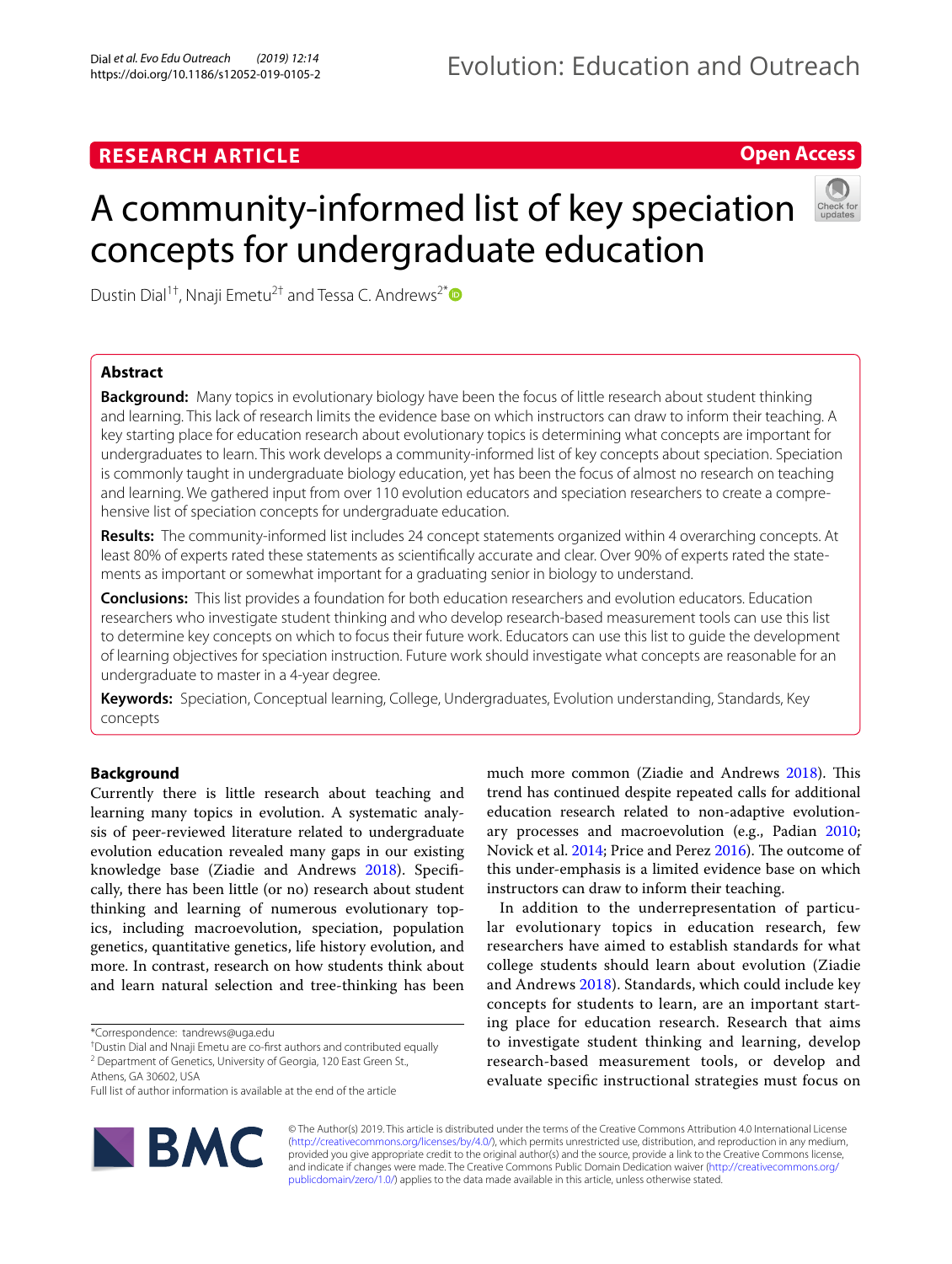particular concepts or skills related to an evolutionary topic. For example, researchers aiming to investigate how college students reason about population genetics must choose particular population genetics concepts to study. These decisions would be facilitated if important evolutionary topics were broken down into key concepts that were agreed to be important by the evolution education community.

Two efforts have made some progress in this direction. The team behind the "Understanding Evolution" website created a framework of age-appropriate evolution concepts across grades K-16 (Understanding Evolution Conceptual Framework). This framework is aligned with both the Framework for K-12 Science Education (NRC [2012\)](#page-7-4) and Next Generation Science Standards (NGSS Lead States [2013](#page-7-5)). It includes concepts for undergraduates, but these concepts are much less extensive than the evolution topics commonly taught in upper-division evolution courses (Ziadie and Andrews [2018\)](#page-7-0). Therefore, this framework is best aligned with introductory biology instruction. Another research team expanded on the fve core concepts in Vision and Change (AAAS [2011\)](#page-6-0) by generating a framework of specific conceptual statements. This framework, called the BioCore Guide, incorporated feedback from more than 240 biologists and educators (Brownell et al. [2014\)](#page-6-1). It describes evolution concepts in more detail than the Understanding Evolution framework, but still excludes many of the evolution topics taught in upper-division courses (Ziadie and Andrews [2018\)](#page-7-0). Thus, the existing frameworks are insufficient to guide researchers who want to investigate student thinking and learning about specifc evolutionary topics.

Our work aimed to establish a list of key concepts related to an important and overlooked evolutionary topic: speciation. Speciation was taught in over 95% of surveyed upper-division college evolution courses, and yet has been the focus of only two papers about assessment (e.g., Nadelson and Southerland [2010](#page-7-6); Romine and Walter [2014](#page-7-7)) and a handful of non-empirical papers presenting instructional strategies (Ziadie and Andrews [2018](#page-7-0)). Not a single paper has investigated how undergraduates think about and learn speciation, nor are there studies determining appropriate speciation concepts for undergraduates to learn.

Thus, we aimed to develop a community-informed and comprehensive list of key speciation concepts for graduating college students. We drew on the expertise of speciation researchers and college faculty who teach speciation to build and refne a list of concepts. We present this as an aspirational list of concepts to be taught in an undergraduate curriculum focused on evolution.

## **Methods**

#### **Generating initial statements**

We generated a preliminary list of speciation concept statements by consulting various undergraduate evolution, biology, and genetics textbooks and relevant peerreviewed literature. We used these resources to identify how educators and researchers defned and explained speciation concepts, which concepts they emphasized, and how they organized concepts. We iteratively refned this list as a research team to create succinct statements that could then be evaluated by the community. Our preliminary concept list consisted of fve main statements that had two to eight sub-statements each, for a total of 24 concept statements. We presented these concepts to community members via a series of online surveys. We used an iterative series of three surveys to gather feedback and revise concept statements. We both added and removed concepts based on expert feedback. We returned to the literature as needed to gain further insight.

#### **Participant identifcation and recruitment**

We recruited speciation experts to provide feedback on the list of speciation concepts. We recruited participants in three rounds and each sample evaluated a slightly different list of key concepts. We recruited participants in the same way for each of the three surveys. We identifed experts in two diferent ways. We recruited some experts who had taught speciation in an upper-division undergraduate course. We expected these individuals to have valuable insight about what concepts are important and reasonable for undergraduates to learn about speciation. These experts had to have taught in evolution in an upper-division course in the last 3 years. We identifed these experts by searching for courses focused on evolution within institutions of higher education that grant 4-year degrees. We identifed these institutions from the Carnegie website (Carnegie Classifcation of Institutions of Higher Education). We fltered the list of institutions to only include institutions that offered 4-year degrees. We randomized this list, started at the top, and proceeded down the list. For each included institution, we used the institution's website to identify relevant courses and the instructors who had taught that course in recent years. We then found those instructors' email addresses from their institution's website.

We also recruited experts who were active speciation researchers. We expected these individuals to have valuable input about what concepts are most important to the field. These experts had published peer-reviewed research related to speciation within the last 3 years. We identifed these experts via peer-reviewed journals that publish research related to evolutionary biology including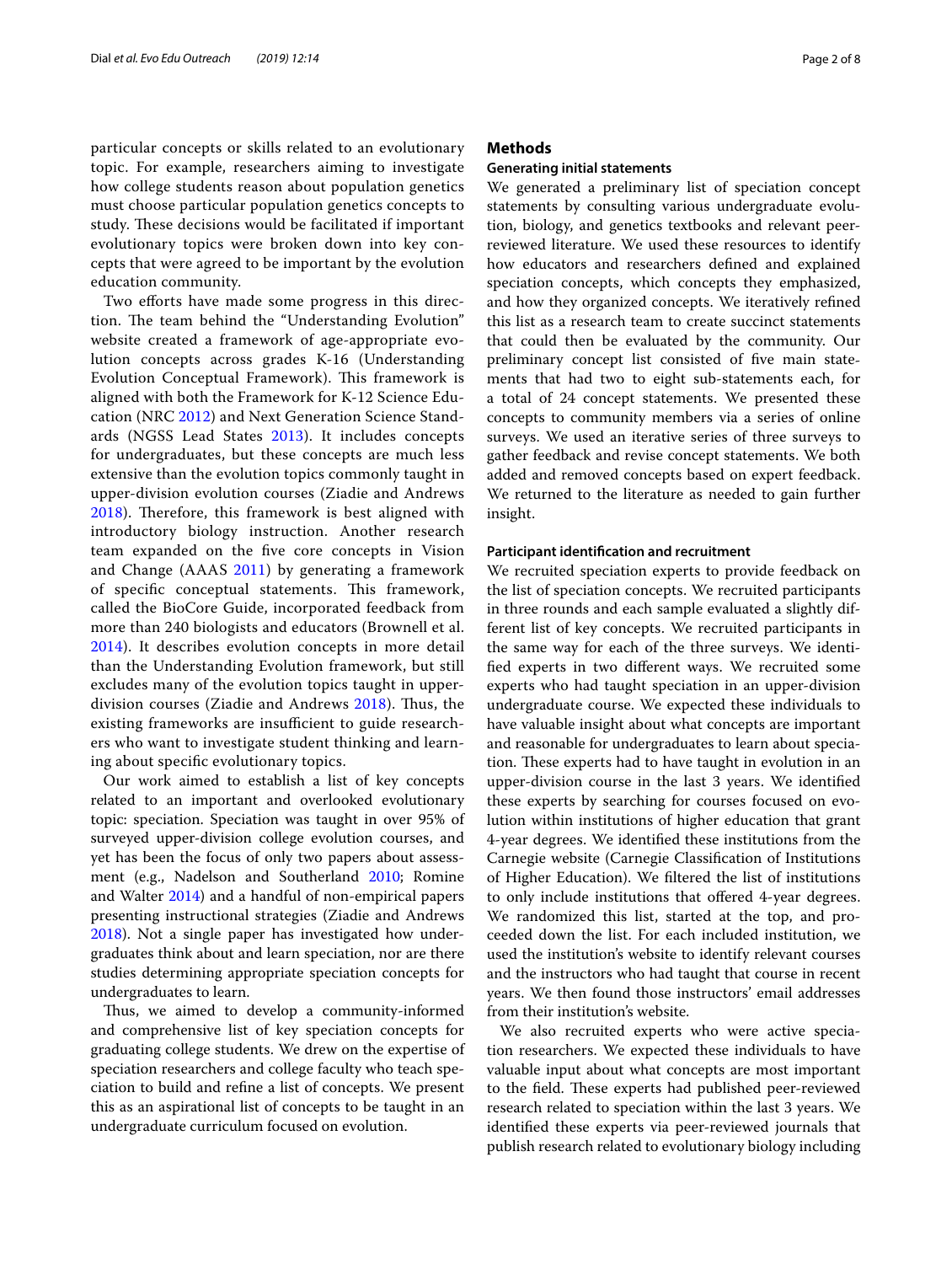*The Journal of Evolutionary Biology, Evolution, Molecular Ecology, American Journal of Botany, New Phytologist, Systematic Entomology, Journal of Evolution, Ecology and Evolution, Molecular Biology and Evolution, Molecular phylogenetics and Evolution, and Current Zoology.*

Though we recruited experts in two different ways, we expect many participants drew on expertise gained through both research and teaching. In total, we sent email recruitments to 706 potential expert participants in and outside of the United States. This included 211 faculty who had recently taught an upper-division course and 495 speciation researchers. Overall,  $16\%$  (n = 111) of those who received recruitment emails completed most or all of the survey about which they were contacted. Speciation researchers made up slightly more than half of the total expert participants (Table [1](#page-2-0)). Of 111 participants, many (70%) had taught speciation in an upperdivision course in the last 3 years and 60% had recently published peer-reviewed articles related to speciation (Table [1\)](#page-2-0). We conducted a total of three rounds of surveys and each expert participated in only one of these rounds. We opted for this approach to minimize the burden on any individual participant and to maximize the diversity of experts involved.

## **Data collection**

We used three online surveys to gather expert feedback about the scientifc accuracy, clarity, and importance of each statement of a speciation concept. The survey presented the concept list and asked experts to rate each concept as either "Accurate and clear" or "Inaccurate and/or Unclear." If a participant rated a concept as "Inaccurate and/or unclear," the survey prompted them to provide feedback about how to edit the statement to be scientifically accurate and clear. The survey also asked experts to rate each concept as "Important," "Somewhat important," or "Not Important" for a graduating senior in biology. Lastly, the survey presented the full list of

<span id="page-2-0"></span>**Table 1 Number of participants, recruitment approach, and teaching, by survey**

|          | Number | <b>Recruited</b><br>of participants as researchers as instructors evolution<br>(%) | Recruited<br>(%) | Taught<br>recently<br>(%) <sup>a</sup> |
|----------|--------|------------------------------------------------------------------------------------|------------------|----------------------------------------|
| Survey 1 | - 12   | 0                                                                                  | 100              | 100                                    |
| Survey 2 | 50     | 88                                                                                 | 12               | 52                                     |
| Survey 3 | 49     | 47                                                                                 | 53               | 82                                     |
| Total    |        | 60                                                                                 | 40               | 70                                     |

<sup>a</sup> All participants recruited as instructors and some participants recruited as researchers had taught evolution in an upper-division undergraduate course within the last 3 years

concepts and asked experts if it was complete and, if not, what suggestions they had for additions. Each survey was identical except for the key concepts. See the full survey questions in the Additional fle [1.](#page-6-2) We revised the list of key concepts and the articulation of each concept after Survey 1, and repeated the same process with a new and larger sample of experts in Survey 2. Experts responding to Survey 2 encountered only the revised key concepts, not the prior concepts. We made further revisions based on feedback collected in Survey 2 to create a list that a new sample of experts evaluated in Survey 3.

## **Data analysis**

We calculated the percentage of experts from Survey 3 who rated each statement as "Accurate and clear," and the percentage who rated each statement as "Important" or "Somewhat important." Our cut-of for including a statement in our fnal community-informed key concept list was 80% of Survey 3 experts agreeing that the statement was "Accurate and clear." We chose 80% as our criterion for consensus, rather than something higher, for two reasons. First, species defnitions and delimitations continue to be debated within the scientifc community (e.g., Wheeler and Nixon [1990;](#page-7-8) Mayden [1997;](#page-7-9) de Queiroz [2007](#page-7-10)), so we expected some disagreement among the experts we surveyed. Second, we aimed to articulate fnegrained key concepts, potentially making consensus more difficult to achieve than for more general statements. In contrast, researchers creating the BioCore Guide and determining key concepts in evolutionary medicine aimed to craft more general statements. BioCore creators used a 90% cut-off for agreement of importance and scientifc accuracy (Brownell et al. [2014](#page-6-1)), and the evolutionary medicine team accepted 80% of participants strongly agreeing or somewhat agreeing with the importance of a statement as a mark of consensus (Grunspan et al. [2017](#page-7-11)). In the end, we did not need to have a separate inclusion criterion based on importance ratings because experts reported that most statements were important for students to learn. The only statement about which there was substantial disagreement regarding importance also garnered disagreement about accuracy, and thus was excluded from the fnal list.

#### **Results**

The community-informed list of key speciation concepts produced by this work includes 24 statements organized within four overarching concepts (Table [2](#page-3-0)). Experts rated the full statements, and the research team generated the short codes for the sake of succinctly communicating data. More than 80% of experts responding to Survey 3 rated each of these statements as being "Accurate and clear," with two exceptions that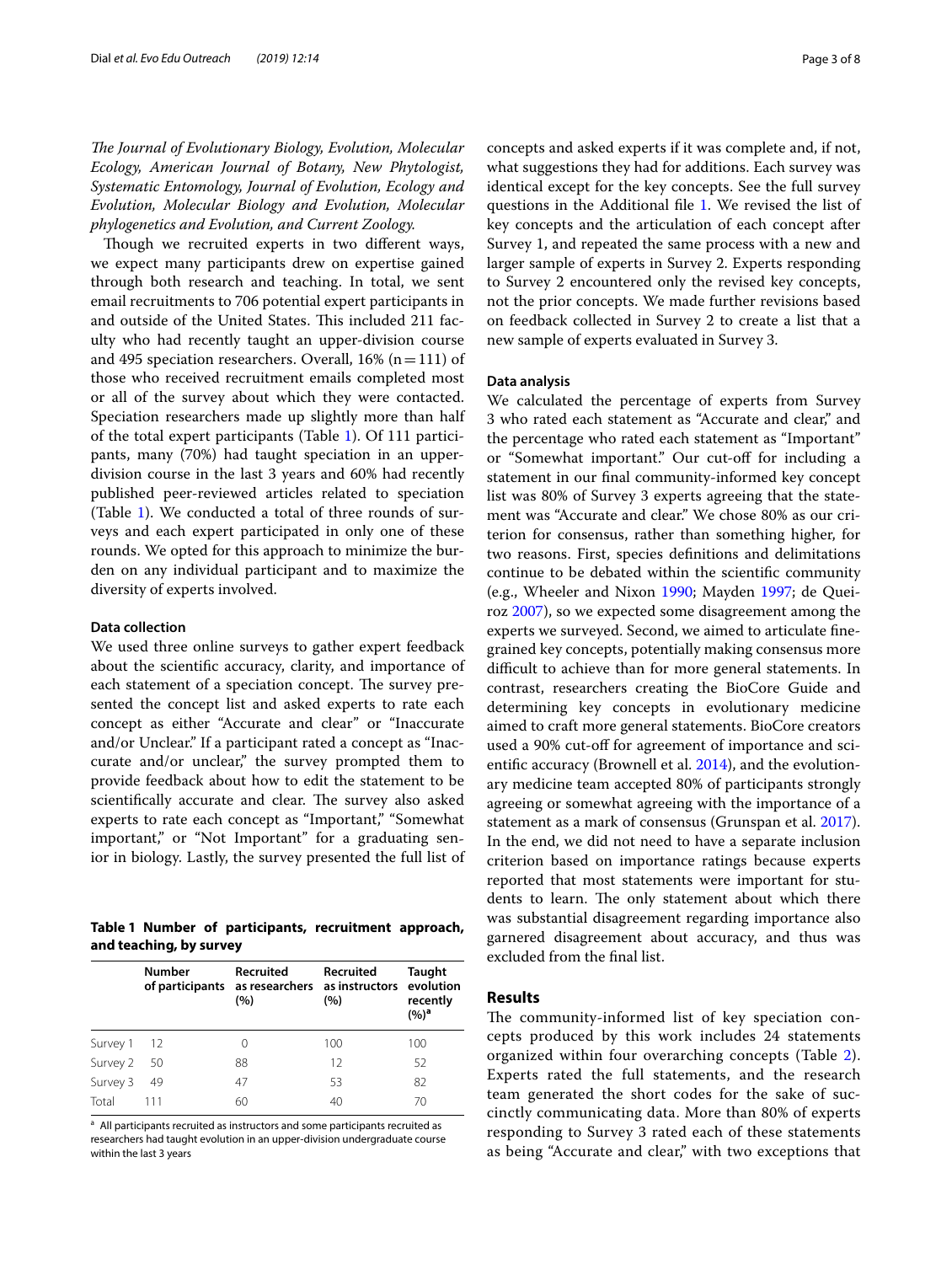## <span id="page-3-0"></span>**Table 2 Full key speciation concepts and short codes**

| Short code<br>Full key concept statements                                                                                                                                                                                                                                                                                                                                                                                                                                                                                                                  |  |  |  |
|------------------------------------------------------------------------------------------------------------------------------------------------------------------------------------------------------------------------------------------------------------------------------------------------------------------------------------------------------------------------------------------------------------------------------------------------------------------------------------------------------------------------------------------------------------|--|--|--|
| A species is a population or group of populations that experiences evolutionary processes independently from other populations. Biologists use species<br>concepts to draw boundaries between species, and develop tests of hypothesized species boundaries. No species concept is appropriate for all biological<br>contexts and biologists often rely on more than one species concept to confidently determine species boundaries                                                                                                                       |  |  |  |
| The criterion for determining species boundaries under the biological species concept is reproductive isolation. A species is composed of popula-<br>tions whose members are capable of mating and producing viable and fertile offspring, or would do so if they came into contact. Members<br>from different species could not mate freely or could not produce viable and fertile offspring                                                                                                                                                             |  |  |  |
| The criterion for determining species boundaries under the phylogenetic species concept is a unique combination of shared, derived character<br>states. A species is composed of the smallest monophyletic group that shares a unique combination of derived characters that is different from<br>all other populations                                                                                                                                                                                                                                    |  |  |  |
| The criterion for determining species boundaries under the phenetic species concept is degree of phenotypic similarity, including morphological,<br>physiological, or behavioral similarity. A species is composed of populations with shared phenotypes                                                                                                                                                                                                                                                                                                   |  |  |  |
| Ultimately, speciation results from lack of gene flow between populations. When barriers to gene flow exist, populations will begin to diverge genetically<br>because they independently experience mutation, selection, and genetic drift                                                                                                                                                                                                                                                                                                                 |  |  |  |
| Lack of gene flow commonly occurs when populations are geographically isolated. This can happen when a large population is subdivided into<br>two or more isolated populations because of the development of geographical barriers OR when one or more small populations are geographi-<br>cally separated from the main large population                                                                                                                                                                                                                  |  |  |  |
| Lack of gene flow can also result from chromosomal mutations. One example of this is mutations resulting in a change in number of chromosome<br>sets. A daughter population that has four copies of chromosomes (tetraploid) generally cannot reproduce with a diploid parent population,<br>creating an immediate barrier to gene flow. Another example is gene inversions, which are mutations that invert a section DNA within a chro-<br>mosome. This change prevents recombination and thus acts as a barrier to gene flow                            |  |  |  |
| Genetic divergence can result from natural selection based on the environment, including differences in resources, habitat, and interactions<br>with other species. This is called ecological speciation and it can occur when populations are geographically isolated and when they are not<br>geographically isolated                                                                                                                                                                                                                                    |  |  |  |
| Sexual selection can also contribute to genetic divergence. This can occur when changes in mate preference and secondary sexual traits within a<br>population lead to assortative mating, such that individuals prefer to mate with other individuals of the same population                                                                                                                                                                                                                                                                               |  |  |  |
| Genetic divergence between populations tends to increase as a result of genetic drift. The impact of drift on genetic divergence will be greater in<br>smaller populations and populations that experience less gene flow                                                                                                                                                                                                                                                                                                                                  |  |  |  |
| Reproductive barriers are biological features of organisms that prevent species from interbreeding or from producing viable and fertile offspring                                                                                                                                                                                                                                                                                                                                                                                                          |  |  |  |
| Prezygotic reproductive barriers prevent gametes from meeting to form zygotes                                                                                                                                                                                                                                                                                                                                                                                                                                                                              |  |  |  |
| Behavioral isolation is when differences in behavior prevent individuals of one species from mating with individuals of another species                                                                                                                                                                                                                                                                                                                                                                                                                    |  |  |  |
| Ecological isolation is when differences in habitat and resource use prevent individuals of one species from mating with individuals of another<br>species. Examples of ecological isolation include differences in timing and location of breeding                                                                                                                                                                                                                                                                                                        |  |  |  |
| Mechanical isolation is when differences in reproductive structures prevent the successful mating of different species                                                                                                                                                                                                                                                                                                                                                                                                                                     |  |  |  |
| Gametic isolation is when transferred gametes of one species are unable to fertilize eggs of individuals of another species                                                                                                                                                                                                                                                                                                                                                                                                                                |  |  |  |
| Postzygotic reproductive barriers reduce the fitness of hybrids                                                                                                                                                                                                                                                                                                                                                                                                                                                                                            |  |  |  |
| Intrinsic postzygotic isolation is when hybrids exhibit biological problems that prevent them from producing offspring or reduce the viability<br>or fertility of their offspring. These problems are independent of the environment. One example is incompatible interactions between genes<br>inherited from parent populations                                                                                                                                                                                                                          |  |  |  |
| Extrinsic postzygotic isolation is when hybrids have lower fitness as a result of interactions between their biological features and the environment.<br>One example is hybrids not surviving as well because they are not adapted to forage in the available habitats                                                                                                                                                                                                                                                                                     |  |  |  |
| Secondary contact occurs when populations that have been geographically separated come back into contact with each other. Hybridization occurs when<br>individuals from these formerly separated populations mate and produce offspring. Possible evolutionary outcomes of hybridization are hybrid zones<br>and hybrid swarms, hybrid speciation, and reinforcement                                                                                                                                                                                       |  |  |  |
| Hybrid zones are geographical areas in which individuals from distinct populations or species mate and produce hybrid offspring. Hybridization<br>can lead to introgression, in which alleles from one population are incorporated into the gene pool of another population                                                                                                                                                                                                                                                                                |  |  |  |
| If populations of hybrids survive beyond the first hybrid generation and continue to interbreed with parental populations, then these hybrid pop-<br>ulations are called hybrid swarms. Hybrid swarms are often highly variable phenotypically and genetically due to gene flow between parental<br>populations. A hybrid swarm can lead to the loss of distinguishable species, which is known as species collapse. This process can be exacerbated<br>by human influences on habitats, including the introduction of invasive species and climate change |  |  |  |
| Hybrid speciation may occur if hybrid offspring have higher fitness in a habitat that is different from the habitat(s) of the two parent populations,<br>and they are reproductively isolated from both parent populations                                                                                                                                                                                                                                                                                                                                 |  |  |  |
| Reinforcement is natural selection that favors individuals who preferentially mate with individuals from the same population. This mating prefer-<br>ence increases reproductive success when hybrid individuals have lower fitness than individuals from the parental populations. Reinforcement<br>reduces the frequency of hybrids                                                                                                                                                                                                                      |  |  |  |
|                                                                                                                                                                                                                                                                                                                                                                                                                                                                                                                                                            |  |  |  |

#### Italics indicate overarching concepts

## SC, speciation concept; SM, speciation mechanism; RB, reproductive barriers; OH, outcome of hybridization

<sup>a</sup> SC1 and SM1 are both versions of the statements from Survey 2. All other statements are from Survey 3

 $<sup>b</sup>$  SC3 was generated based on feedback from experts. The final version was not evaluated by experts</sup>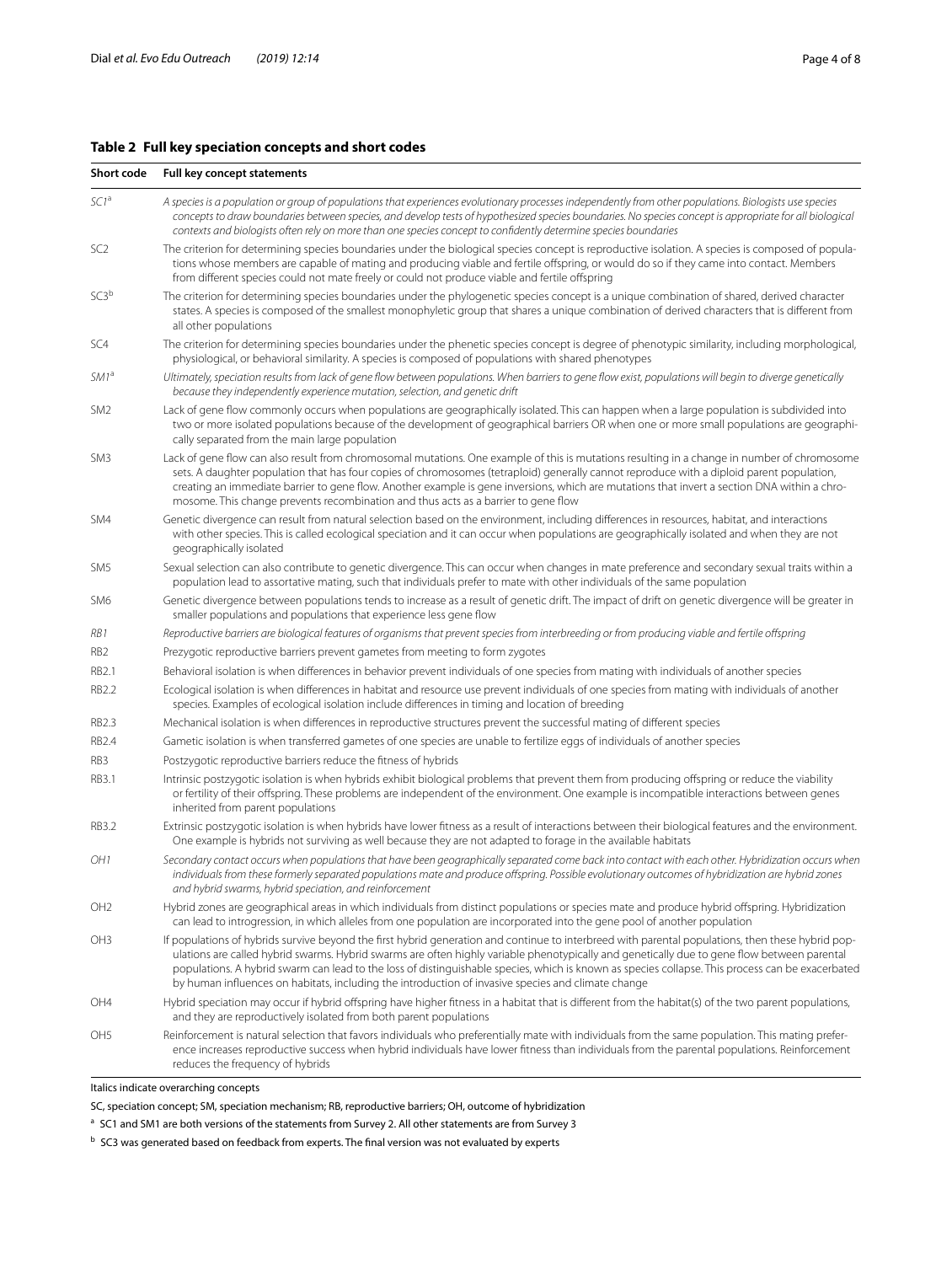<span id="page-4-0"></span>**Table 3 Expert rating of key speciation concepts for accuracy and clarity, as well as importance**

| Short code      | Accurate<br>and clear (%) | Important (%) | Somewhat<br>important<br>(%) <sup>a</sup> |
|-----------------|---------------------------|---------------|-------------------------------------------|
| SC <sub>1</sub> | 84 <sup>b</sup>           | 88            | 12                                        |
| SC <sub>2</sub> | 92                        | 86            | 14                                        |
| SC <sub>3</sub> | <b>NA</b>                 | <b>NA</b>     | <b>ΝΑ</b>                                 |
| SC4             | 83                        | 29            | 57                                        |
| SM1             | 85                        | 93            | $\overline{4}$                            |
| SM <sub>2</sub> | 90                        | 90            | 10                                        |
| SM <sub>3</sub> | 85                        | 79            | 21                                        |
| SM4             | 78                        | 74            | 23                                        |
| SM <sub>5</sub> | 85                        | 74            | 26                                        |
| SM <sub>6</sub> | 83                        | 85            | 15                                        |
| RB1             | 81                        | 91            | 9                                         |
| RB <sub>2</sub> | 92                        | 86            | 14                                        |
| <b>RB2.1</b>    | 100                       | 71            | 26                                        |
| <b>RB2.2</b>    | 94                        | 71            | 26                                        |
| <b>RB2.3</b>    | 100                       | 57            | 37                                        |
| <b>RB2.4</b>    | 100                       | 63            | 31                                        |
| RB3             | 94                        | 83            | 17                                        |
| RB3.1           | 94                        | 63            | 31                                        |
| <b>RB3.2</b>    | 97                        | 71            | 23                                        |
| OH <sub>1</sub> | 88                        | 76            | 24                                        |
| OH <sub>2</sub> | 97                        | 74            | 18                                        |
| OH <sub>3</sub> | 85                        | 53            | 35                                        |
| OH4             | 91                        | 65            | 29                                        |
| OH <sub>5</sub> | 82                        | 65            | 26                                        |

<sup>a</sup> Important and Somewhat important do not necessarily sum to 100% because experts could also rate a statement as "Not important

<sup>b</sup> The number of experts evaluating each statement ranged from 33 to 50. The average number of experts evaluating each statement was 38

are described below. When asked to rate the importance of concepts for a graduating college senior to know about speciation, 91 to 100% of experts rated each statement as either "important" or "somewhat important" (Table [3\)](#page-4-0). Most statements were rarely rated as "not important," including 10 statements that never received this evaluation from experts.

Two statements (SM4, SC3, Table [2](#page-3-0)) did not achieve the threshold of being considered accurate and clear by 80% of surveyed experts. One statement nearly reached this threshold  $(SM4, 78\%,$  Table [3\)](#page-4-0) and we opted to retain it in the fnal list so that researchers and educators could make their own judgement. Feedback from experts allowed us to propose a revision to the other statement, SC3, which is about the phylogenetic species concept. Tis statement required revision because only 63% of experts rated the version of the statement in Survey 3 as accurate and clear. Another version of this statement was rated as accurate and clear by 77%

of experts in Survey 2. Expert feedback indicated the need to synthesize the statement versions from Surveys 2 and 3. Specifcally, experts argued for the inclusion of diagnosability, which is the ability to recognize populations because they possess a unique combination of character states. They also valued the inclusion of monophyly and the existence of unique shared derived characters (apomorphies) in a statement of the phylo-genetic species concept. Thus, as shown in Table [2,](#page-3-0) we propose a community-informed version of the phylogenetic species concept that includes both of these criteria. It is important to note that this version of the statement has not been evaluated by experts, but was created with expert feedback in mind.

Experts evaluated most of the fnal statements in Survey 3, but two were evaluated in Survey 2 (SC1, SM1, Table [2\)](#page-3-0). Revisions to these statements between Survey 2 and Survey 3 decreased the proportion of experts who rated them as accurate and clear, so we retained the versions of the statements from Survey 2, in which 84% and 83% of experts rated as accurate and clear, respectively. Additionally, one statement about the ecological species concept was omitted from our fnal list entirely because repeated revisions based on feedback did not result in consensus among experts about the accuracy or the importance of the statement.

## **Discussion**

This work lays a foundation on which evolution education researchers can build. We have identifed a comprehensive list of speciation concepts that educators and researchers agree are important for biology graduates to understand. Researchers who study student cognition and learning can use this list to select specifc speciation concepts to explore further. Research on student cognition and learning can then lay the groundwork for developing research-based measurements of undergraduates' thinking about speciation. Educators can use this list as they determine what concepts are key for their students to learn.

We offer one caution about the comprehensiveness of this list. This list represents the concepts that evolution experts see as important, but it does not consider what is feasible for undergraduates to master during a 4-year degree. It is possible that the level of the detail included in this list, if combined with this level of detail about other topics in biology, would be an unreasonable expectation for most undergraduates. It might be more reasonable to think that students develop this level of conceptual knowledge in the first years of graduate school. Thus, we present this list as tentative, and we encourage researchers to investigate how undergraduates learn these concepts, so that a fnal list of key speciation concepts is built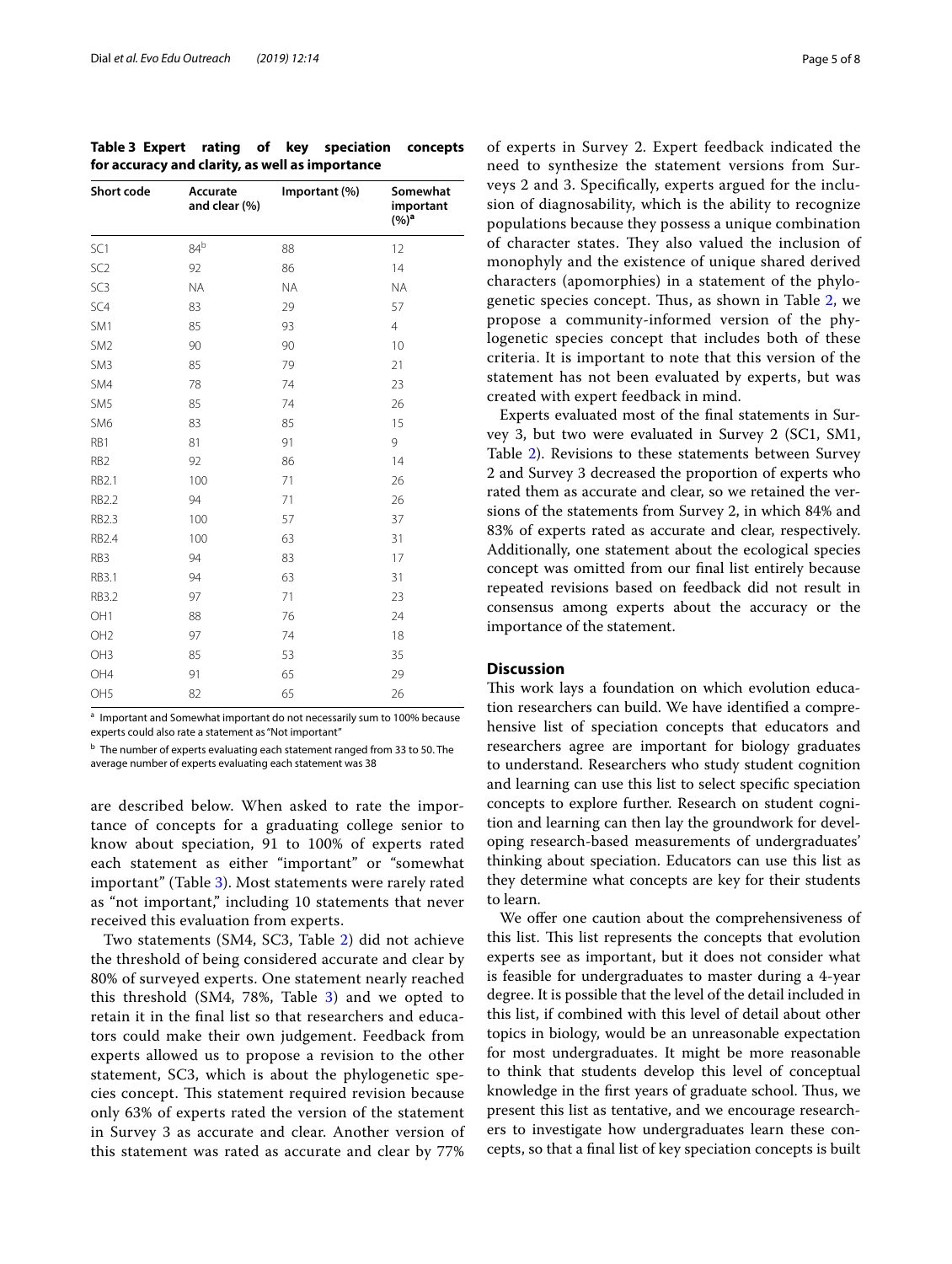not just from the expert perspective, but also from a student-centered perspective of learning.

A key concept list is only a starting place for speciation instruction. A critical next step will be aligning learning objectives with these key concepts. These concepts were not written nor evaluated to be statements presented to students. Furthermore, they do not illuminate what students should be able to do if they understand a key concept. For example, key concept SC2 describes the biological species concept. Most basically, instructors might aim for students to achieve this learning objective: "Defne the biological species concept." We would advocate that upper-division courses aim for more advanced learning objectives, such as, "Use the biological species concept to evaluate data and determine if a population should be managed as one or more species." It will be important for the evolution education community to discuss and aim for consensus about how key concepts should be translated into concrete learning objectives.

We encourage researchers and educators to look closely at the data about importance (Table [3\)](#page-4-0), which may suggest ways to limit this list to only the most critical concepts. If we used a cut-off of 80% of experts rating a statement as "Important," the key concept list would be reduced from 24 to 8 concepts. That said, experts were not asked to rank statements so these values do not represent relative importance. Rather, experts rated the importance of each statement independently, so statements with values greater than 80% were rated as important by more than 80% of experts. Some experts may have rated every key concept as important whereas others may have rated only some as important.

We anticipate that some readers will fnd fault with this list of speciation concepts. This potential for disagreement was refected in our survey results. It was not uncommon for experts to provide feedback in direct contradiction to feedback from other experts. We ofer this list of key speciation as a starting place that garnered approval from most, but not often all, surveyed experts. See Additional fel [2](#page-6-3) for the written feedback provided by surveyed experts and anonymous reviewers regarding each key concept in the fnal list.

We also discuss a few areas of disagreement among experts that infuenced the fnal list of key speciation concepts. First, this list of speciation concepts does not explicitly name the various geographical contexts in which speciation may occur (i.e., allopatry, sympatry, parapatry). Early versions of concept statements emphasized how barriers to gene flow may arise within different geographical contexts and defned allopatric, sympatric, and parapatric modes of speciation. However, experts disagreed about the utility of discussing modes of speciation by focusing on geography, and instead advocated for greater focus on processes of speciation. Modern speciation research often focuses on diferent evolutionary processes that drive genetic divergence (e.g., Funk [1998](#page-7-12); Mani and Clarke [1990](#page-7-13); Ramsey and Schemske [1998](#page-7-14); Schluter [2009;](#page-7-15) Maan and Seehausen [2010](#page-7-16)). This is partly because speciation research has progressed to the extent that the diferent evolutionary processes driving speciation can be tested directly (Butlin et al. [2008](#page-6-4)). SM2 (Table [2\)](#page-3-0) recognizes that geographical isolation often contributes to speciation, and SM4 (Table [2\)](#page-3-0) recognizes that natural selection can lead to speciation with or without geographical isolation. We do not dispute that geographic separation is important to speciation; nor did most of the surveyed experts. However, defnitions of allopatric, sympatric, and parapatric speciation are not part of the key concept list.

We also want to highlight that though we have included species concepts in the community-informed list, this is an area of historical and ongoing debate. Diferent biologists have advocated the use of various species concepts, and the inconsistencies between these concepts can lead to difering conclusions concerning the number of species that exist. For example, Mayden [\(1997\)](#page-7-9) identifed 24 species concepts that he recognized as distinct, many of which are at least somewhat incompatible. Evolutionary geneticists and systematists both concern themselves with species and speciation, but focus primarily on understanding the processes of speciation and the taxonomy of diversity, respectively. These differing scholarly goals may lead them to advocate diferent concepts of a species. Thus, it is not surprising that this sample of experts—selected based on their expertise in speciation writ large—had diverse ideas about the utility of diferent species concepts and their relative importance.

Two experts in our study suggested the inclusion of the Unifed Species Concept (de Queiroz [2007\)](#page-7-10). De Queiroz ([2007\)](#page-7-10) argues that all species concepts include the common idea that species are a separately evolving metapopulation lineage, and that this should be the only necessary property of species. Other properties, such as reproductive isolation and monophyly, would then be considered diferent lines of evidence for assessing lineage separation that can be acquired by lineages as they diverge (de Queiroz [2007](#page-7-10)). Ultimately, we did not include a key concept statement explicitly about the Unifed Species Concept. Instead, statement SC1 describes species as "a population or group of populations that experiences evolutionary processes independently from other populations" (Table [2](#page-3-0)). We recommend that upper-division speciation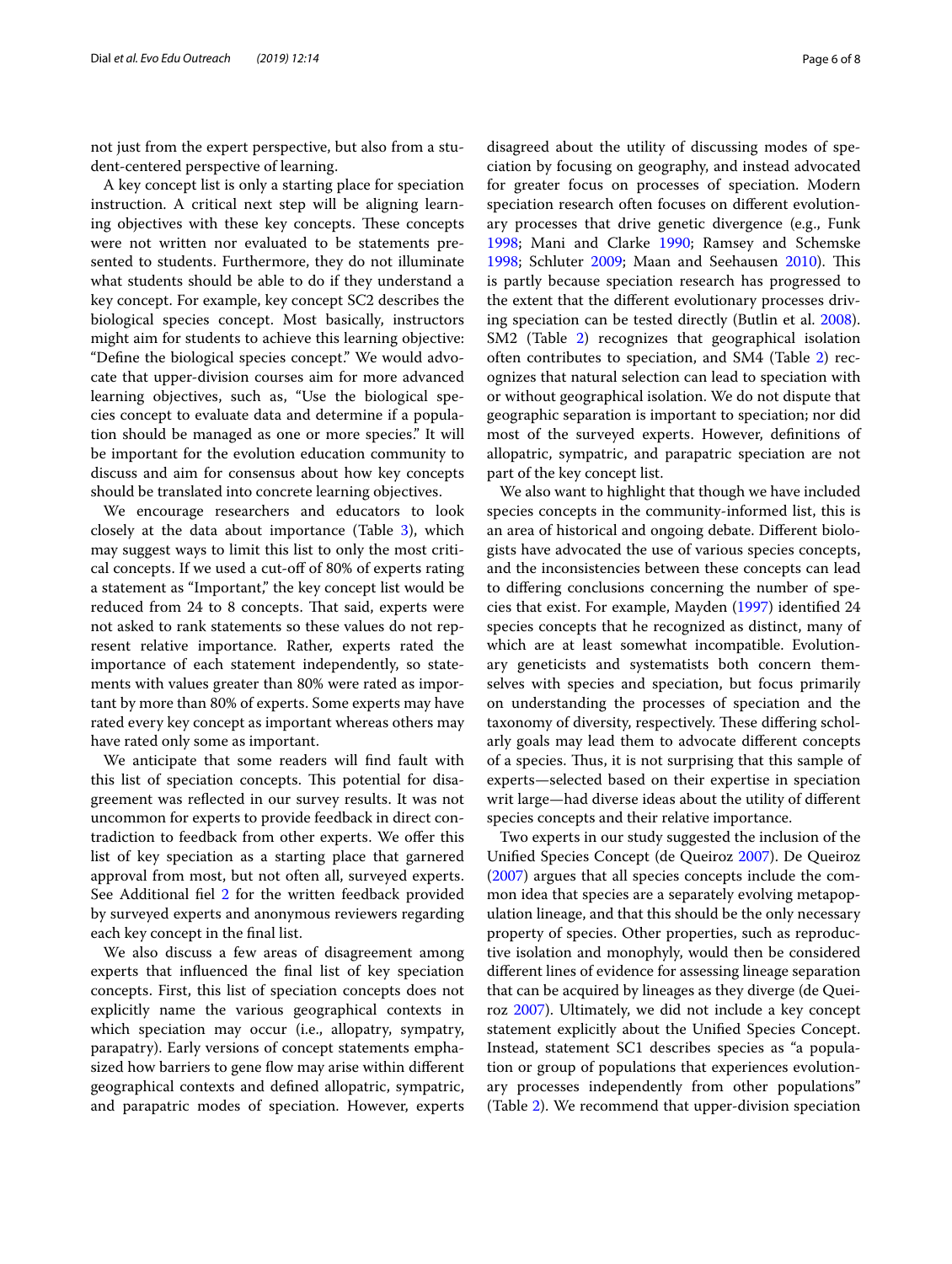instructors consider how the ideas of de Queiroz ([2007](#page-7-10)) ft into their courses and consider the 2007 paper as a possible introduction for students to the diversity of and disagreement regarding species concepts.

De Querioz is not alone in suggesting that diferent species concepts address fundamentally diferent entities (e.g., Ereshefsky [1992,](#page-7-17) Baum and Shaw [1995\)](#page-6-5). For example, Harrison ([1998\)](#page-7-18) proposes that the phylogenetic species concept and biological species concept can be viewed as diferent stages in the speciation process and that the order of these stages may vary based on the geography of speciation. These discussions may have a place in upper-division courses.

There are other resources specifically written for educators and students that may usefully supplement traditional textbook readings in introducing students to key speciation concepts. *Understanding Evolution* is an education website that provides both readings and lesson materials related to evolutionary biology ([https://evolu](https://evolution.berkeley.edu/evolibrary/home.php) [tion.berkeley.edu/evolibrary/home.php\)](https://evolution.berkeley.edu/evolibrary/home.php). The resources therein are particularly useful for lower-division undergraduate courses. Other resources target more advanced students. *Scitable by Nature Education* [\(https://www.](https://www.nature.com/scitable) [nature.com/scitable\)](https://www.nature.com/scitable) includes articles written for students on topics in evolutionary genetics. For example, Johnson ([2008](#page-7-19)) addresses hybrid incompatibility and speciation, Stevison [\(2008\)](#page-7-20) discusses hybridization and gene flow, and Hey [\(2009\)](#page-7-21) discusses species concepts. Similarly, *eLS Citable reviews in the life sciences* [\(http://](http://www.els.net/WileyCDA/) [www.els.net/WileyCDA/](http://www.els.net/WileyCDA/)) includes overviews of topics in evolution written at appropriate levels for college instructors and students. These vary in specificity from an overview of species concepts by Ghiselin et al. ([2010](#page-7-22)) to an evolutionary history of polar and brown bears by Hailer and Welch [\(2016](#page-7-23)). eTS resources require access to Wiley Library Online.

## **Conclusions**

This paper presents a community-informed list of key speciation concepts. We hope it will prompt additional research and discussion about the understandings we aim to cultivate in students earning a degree in biology. We also hope it offers a jumping off point for research about how undergraduates think about these important speciation concepts. Researchers would beneft from a research-based assessment of student thinking about speciation that is grounded in the concepts valued by the community. Educators can use this list, or parts of it, as a conceptual framework for planning learning objectives for students.

## **Additional fles**

<span id="page-6-3"></span><span id="page-6-2"></span>**[Additional fle 1.](https://doi.org/10.1186/s12052-019-0105-2)** Survey used to gather expert feedback on speciation concepts.

**[Additional fle 2.](https://doi.org/10.1186/s12052-019-0105-2)** Written comments provided by surveyed experts and anonymous reviewers regarding each key concept in fnal list.

#### **Abbreviations**

SM2: speciation mechanism 2; SM4: speciation mechanism 4; SC3: speciation concept 3; SC1: speciation concept 1; SM1: speciation mechanism 1.

#### **Acknowledgements**

Thank you to the survey respondents who generously gave their time to provide their expertise about speciation concepts. Thanks also to Michelle Ziadie, for her early help and inspiration for this project. We thank two anonymous reviewers for feedback that improved the manuscript.

#### **Authors' contributions**

DD helped conceptualize the study, collected and interpreted data, and drafted the manuscript. NE helped conceptualize the study, collected and interpreted data, and drafted the manuscript. TCA conceptualized the study, interpreted the data, and drafted the manuscript. All authors read and approved the fnal manuscript.

#### **Funding**

This work was funded by the University of Georgia.

#### **Availability of data and materials**

All data analyzed in this manuscript is available upon request from Tessa Andrews (tandrews@uga.edu)

### **Ethics approval and consent to participate**

The Institutional Review Board of the University of Georgia determined this work (#00003496) was exempt.

#### **Competing interests**

The authors declare that they have no competing interests.

#### **Author details**

<sup>1</sup> Department of Entomology, University of Georgia, 120 Cedar St., Athens, GA 30602, USA. <sup>2</sup> Department of Genetics, University of Georgia, 120 East Green St., Athens, GA 30602, USA.

Received: 13 March 2019 Accepted: 25 May 2019 Published online: 06 June 2019

#### **References**

- <span id="page-6-0"></span>American Association for the Advancement of Science. Vision and change: a call to action (Final report). Washington, DC: American Association for the Advancement of Science; 2011.
- <span id="page-6-5"></span>Baum DA, Shaw KL. Genealogical perspectives on the species problem. In: Hoch PC, Stephenson AG, editors. Experimental and molecular approaches to plant biosystematics, vol. 53. St. Louis: Missouri Botanical Garden; 1995. p. 123–4.
- <span id="page-6-1"></span>Brownell SE, Freeman S, Wenderoth MP, Crowe AJ. BioCore guide: a tool for interpreting the core concepts of vision and change for biology majors. CBE Life Sci Educ. 2014;13(2):200–11.
- <span id="page-6-4"></span>Butlin RK, Galindo J, Grahame JW. Sympatric, parapatric or allopatric: the most important way to classify speciation? Philos Trans R Soc B Biol Sci. 2008;363:2997–3007.
- Carnegie Classifcation of Institutions of Higher Education. [http://carnegiecl](http://carnegieclassifications.iu.edu/) [assifications.iu.edu/.](http://carnegieclassifications.iu.edu/) Accessed 2018.